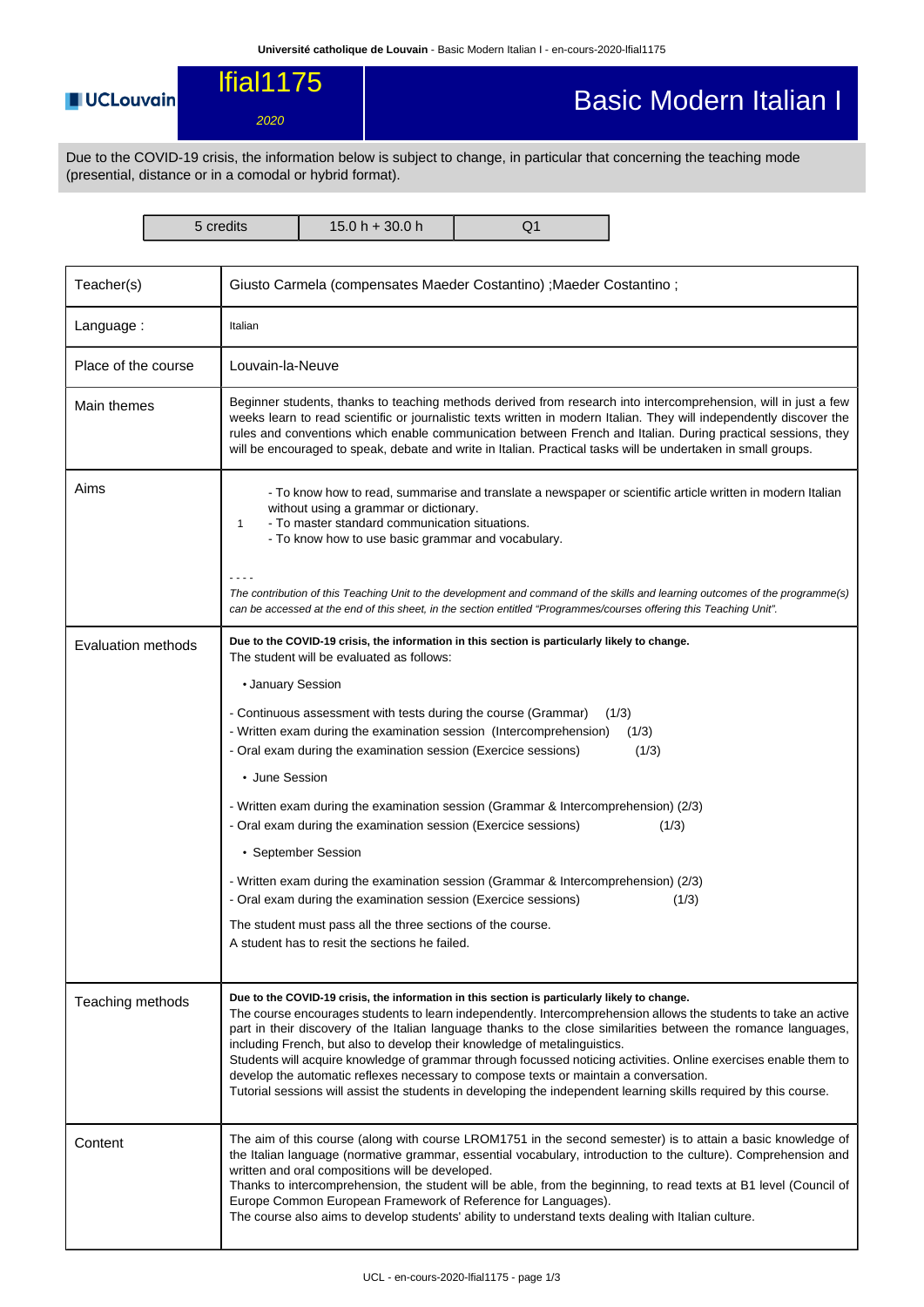## **Université catholique de Louvain** - Basic Modern Italian I - en-cours-2020-lfial1175

| Bibliography                   | Manuel Capire |
|--------------------------------|---------------|
| Faculty or entity in<br>charge | <b>FIAL</b>   |